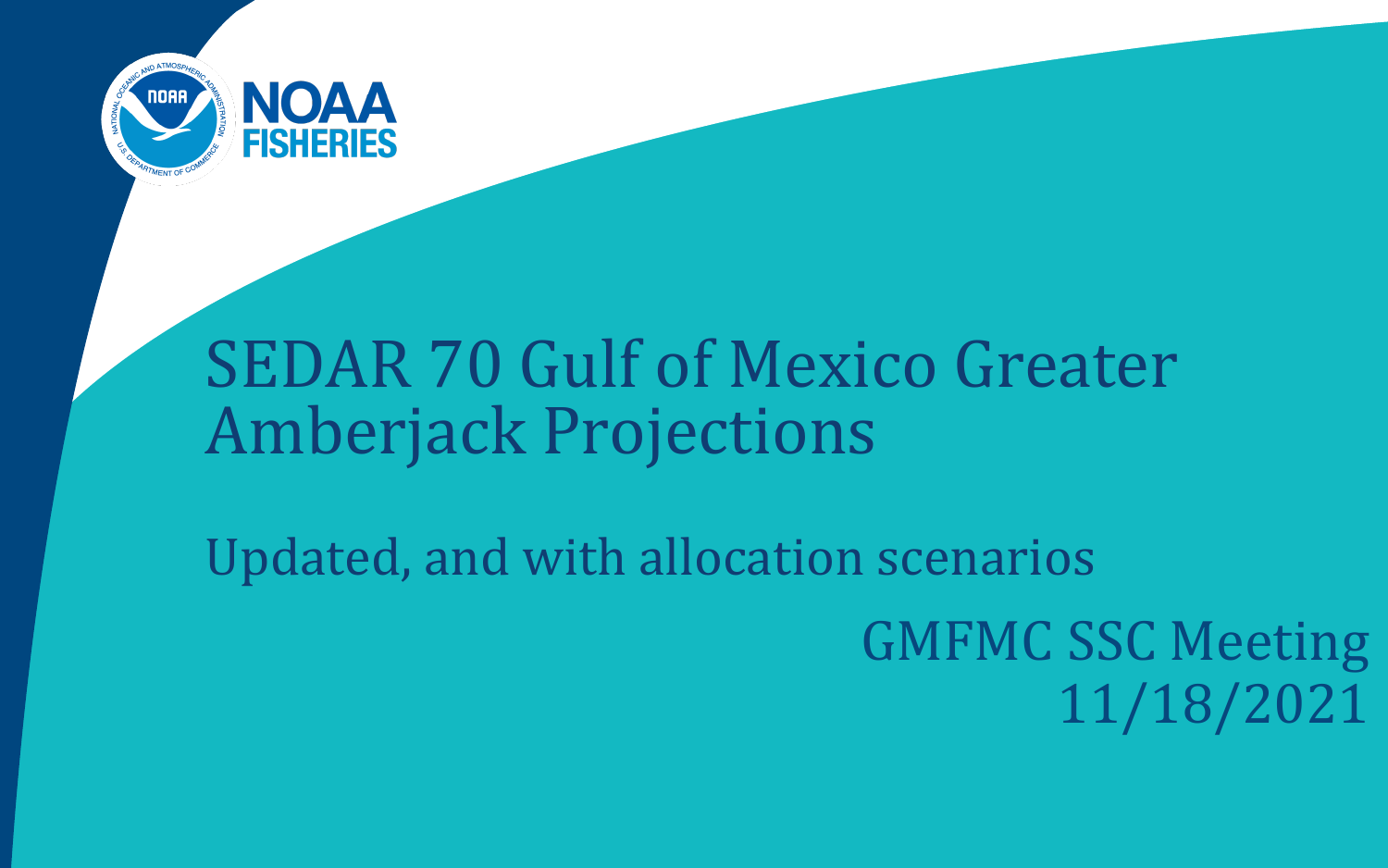# **Outline**

- Review corrections to the SEDAR 70 projections
- Review new projections based on SSC specifications
- Review the projections using various allocation scenarios (Council request)

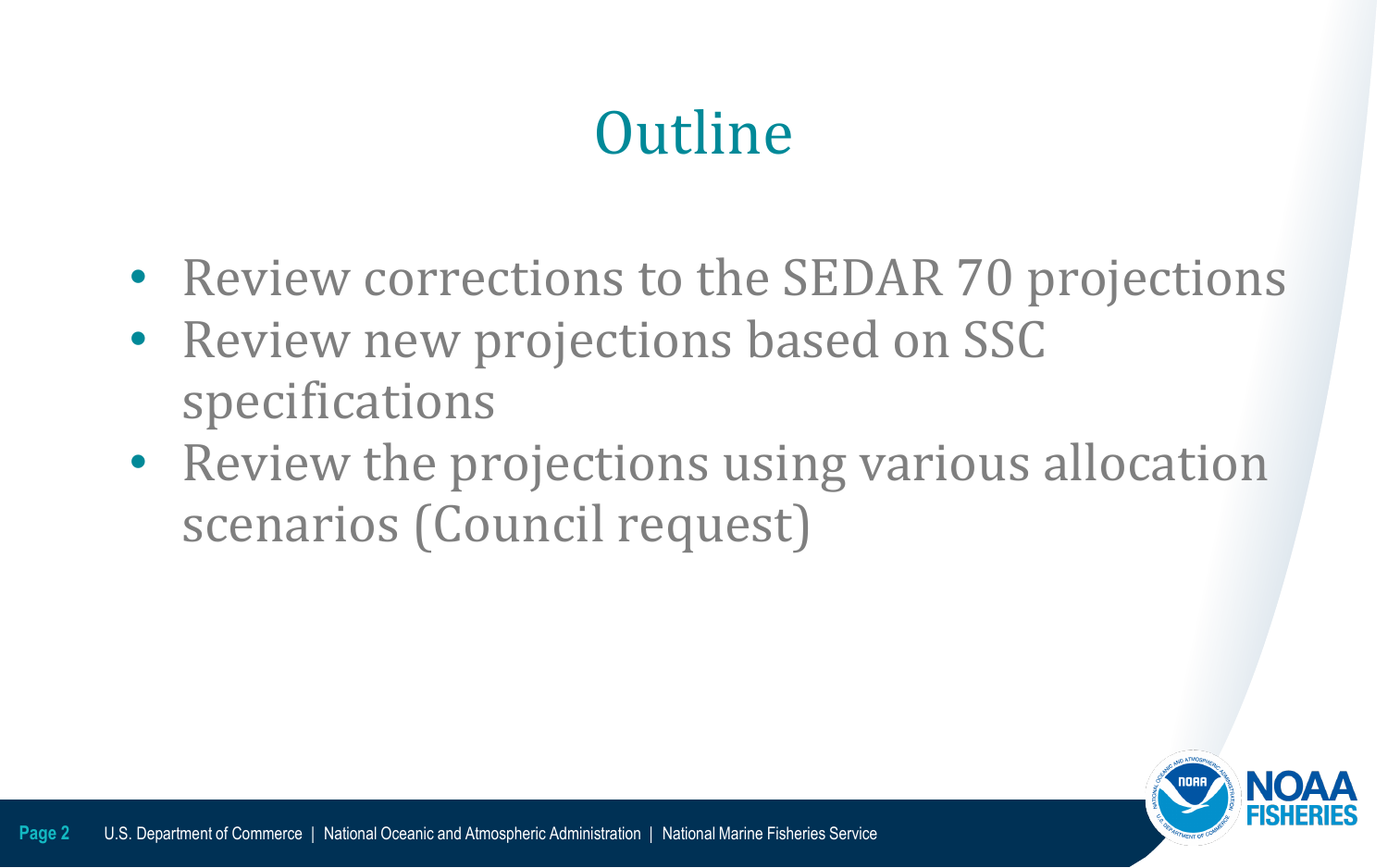#### Stepwise corrections to the SEDAR 70 projections presented in Jan. 2021

- At the January SSC meeting, we presented some updated projections that had two key misspecifications
	- $\text{SSB}_{30\%}$  was used instead of  $\text{SPR}_{30\%}$  as a proxy
	- The long-term average of recruitment was used for both benchmarks and projections instead of the recent estimated mean (as stated in the presentation and report).

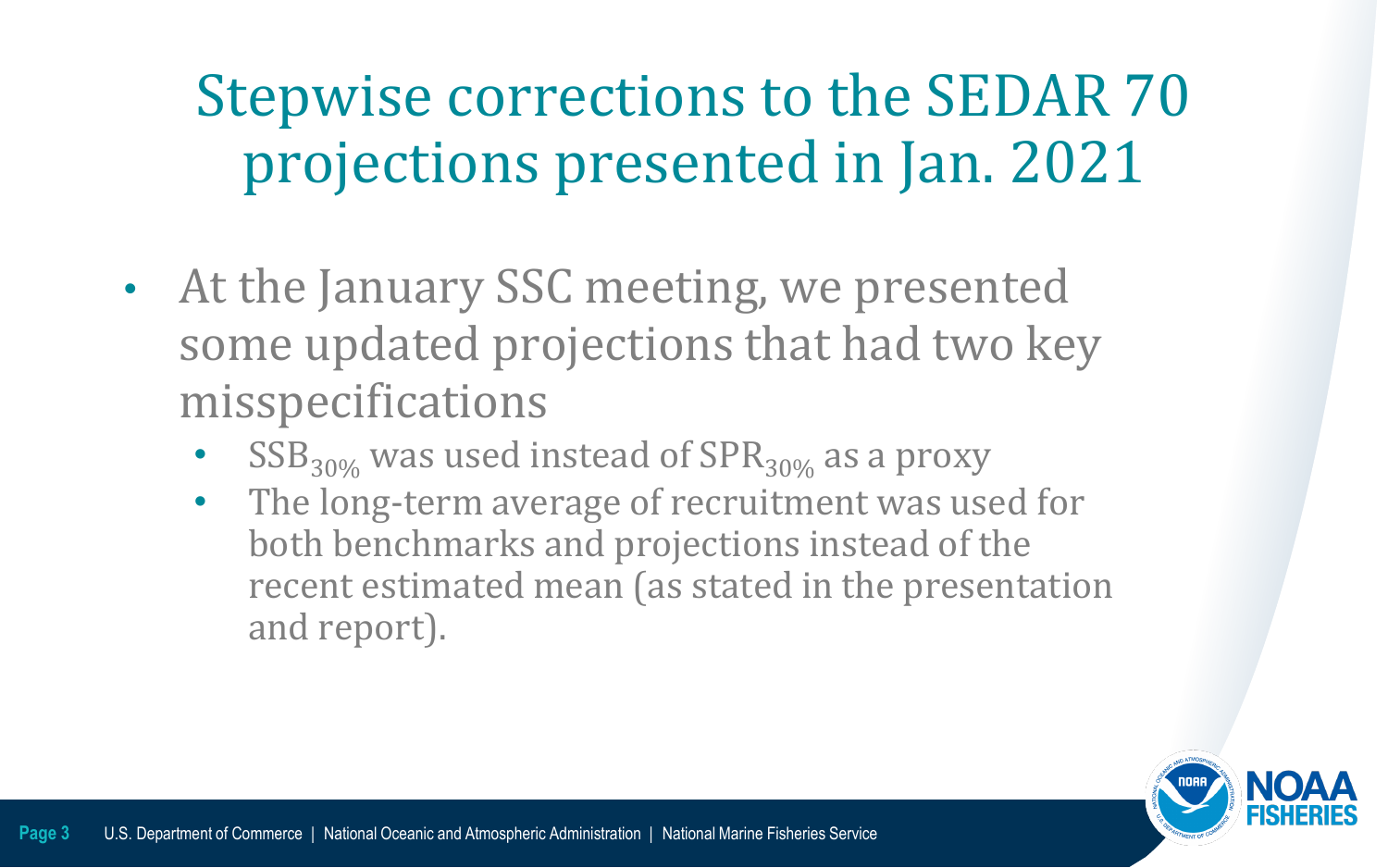#### Stepwise corrections continued

- The orange line indicates the base run as presented in<br>January that uses the SSB<sub>30%</sub> proxy and the long-term average recruitment.
- First correction the grey line<br>indicates the projection using<br>the recent recruitment (2009-2018) to inform benchmarks and the projection period.
- Second correction the dark blue line indicates the projection using the  $SPR_{30\%}$ proxy.
- The projections specified as described in Jan (what should have been shown) are indicated by the yellow line.



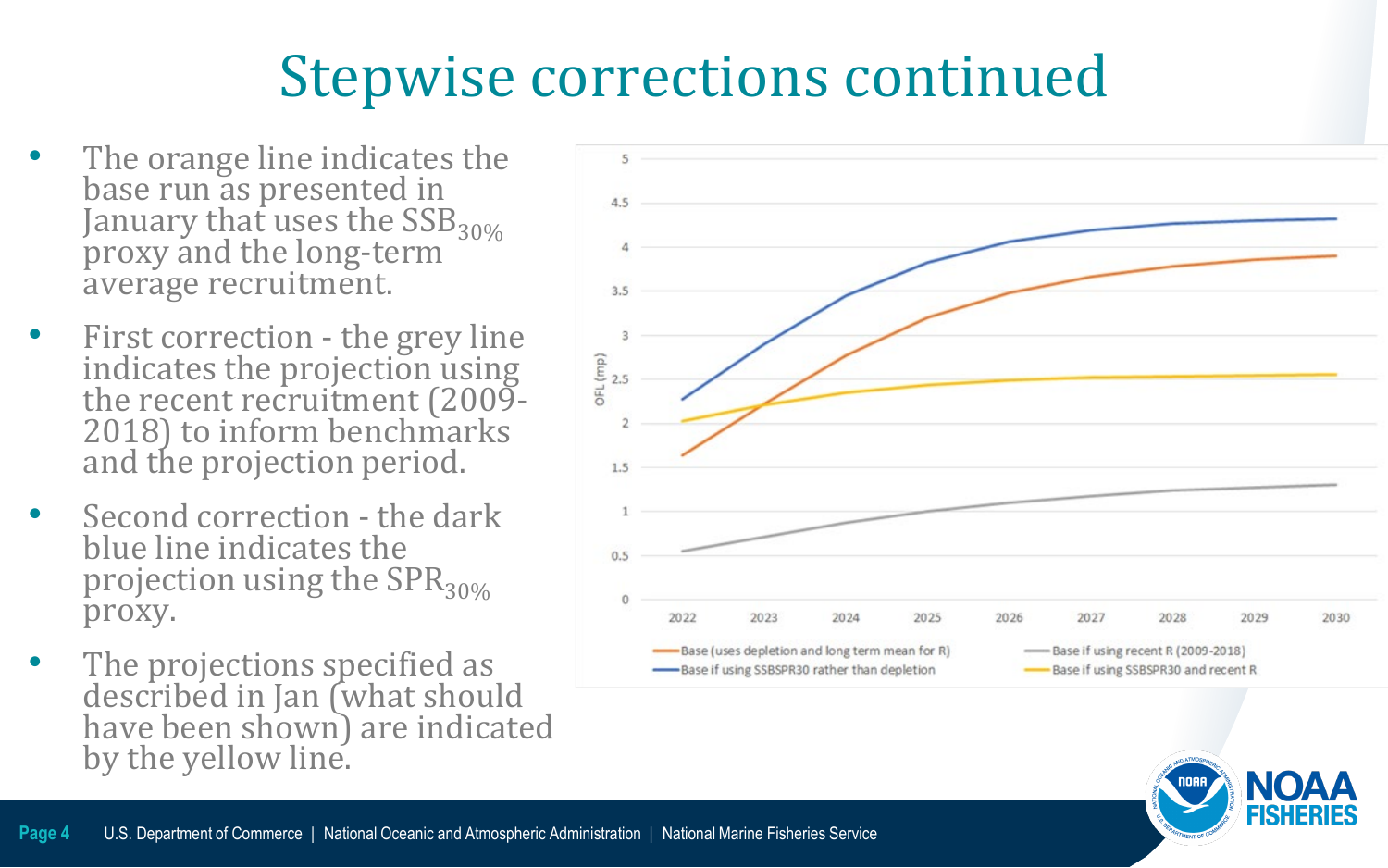#### Projections with the key decisions for SEDAR 70 with the new code



#### Zoomed in to see the minor differences

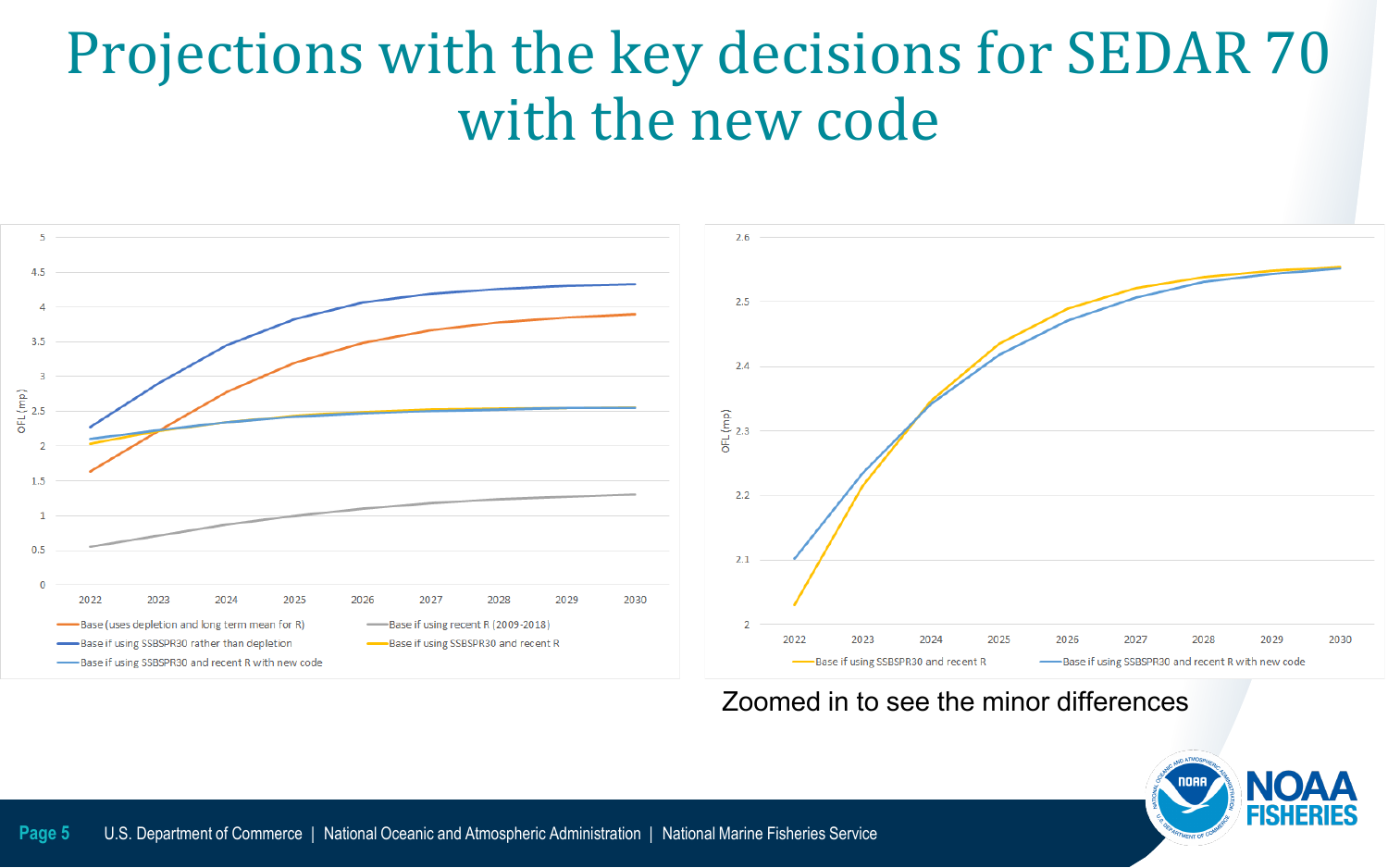# SEDAR 70 Projections using the SSC's specifications

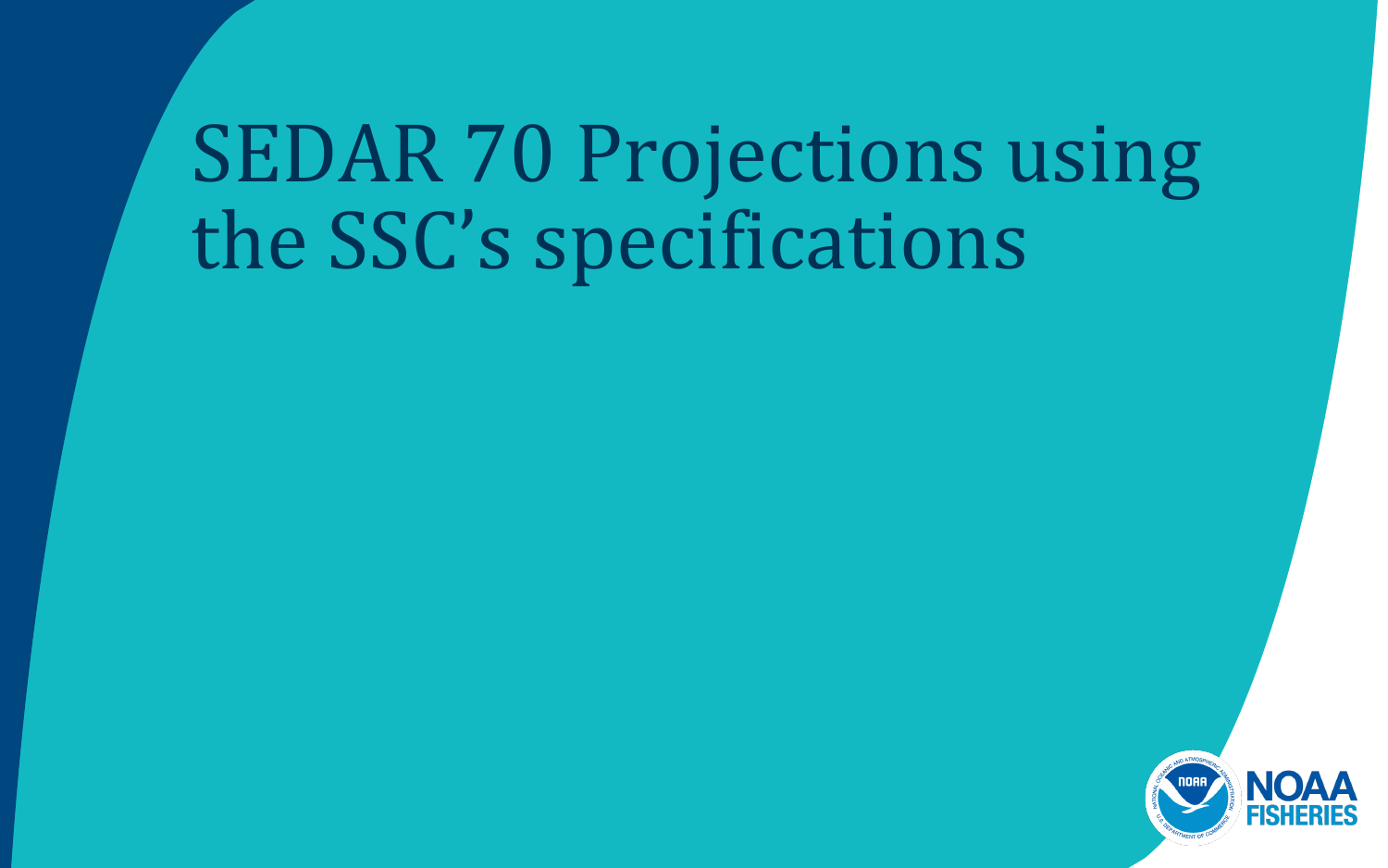## Projection decisions from the Sept. 2021 SSC meeting

The SSC asked for the following specs to remain unchanged from the SEDAR 70 specifications:

- Years to determine relative F
- Years to determine  $F_{current}$
- Years to determine selectivity
- Years to determine retention
- Interim landings
- Allocation ratio for the base run

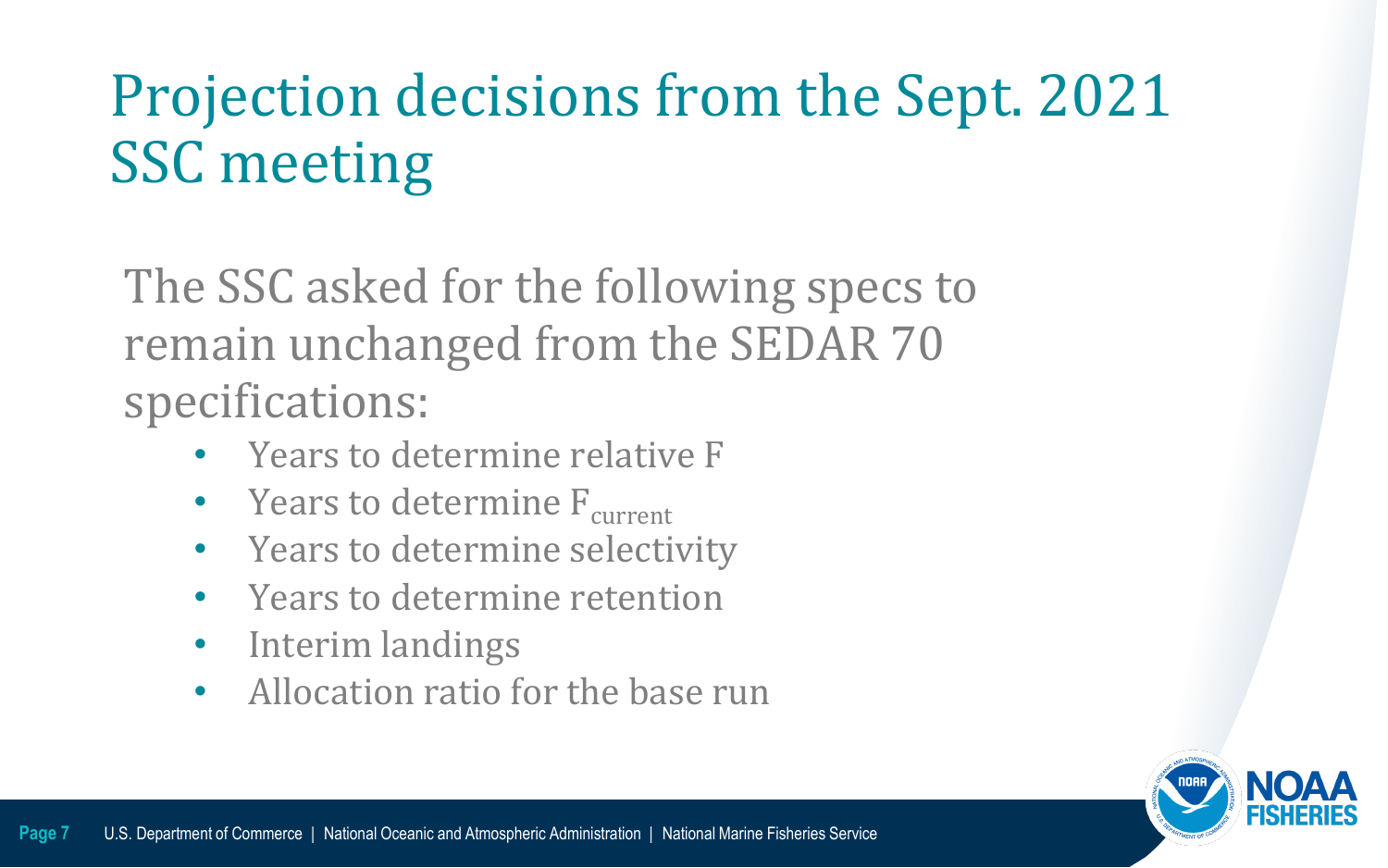# Interim landings

• SAR:

 $\cdot$  1/21 SSC meeting:

• The updated landings reduced the take assumed in 2019-2021.

| Parameter                 | Value                                                                                                                                                                |
|---------------------------|----------------------------------------------------------------------------------------------------------------------------------------------------------------------|
| 2019 and 2020<br>Landings | 284.01 mt (Commercial Vertical<br>Line), 11.90 mt (Commercial<br>Longline), 65.43 thousands of fish<br>(Charter/Private), 1.38 thousands of<br>fish (Headboat)       |
| 2019 and 2020<br>Landings | 158.11 mt (Commercial Vertical<br>Line), 12.4635 mt (Commercial<br>Longline), 44.9437 thousands of fish<br>(Charter/Private), 1.3209 thousands of<br>fish (Headboat) |
| 2019 Landings             | 156.907 mt (Commercial Vertical Line), 14.51 mt<br>(Commercial Longline), 22.979 thousands of fish<br>(Charter/Private), 0.99 thousands of fish<br>(Headboat)        |
| 2020 and 2021<br>Landings | 184.01 mt (Commercial Vertical Line), 11.891 mt<br>(Commercial Longline), 66.1150 thousands of fish<br>(Charter/Private), 1.377 thousands of fish<br>(Headboat)      |

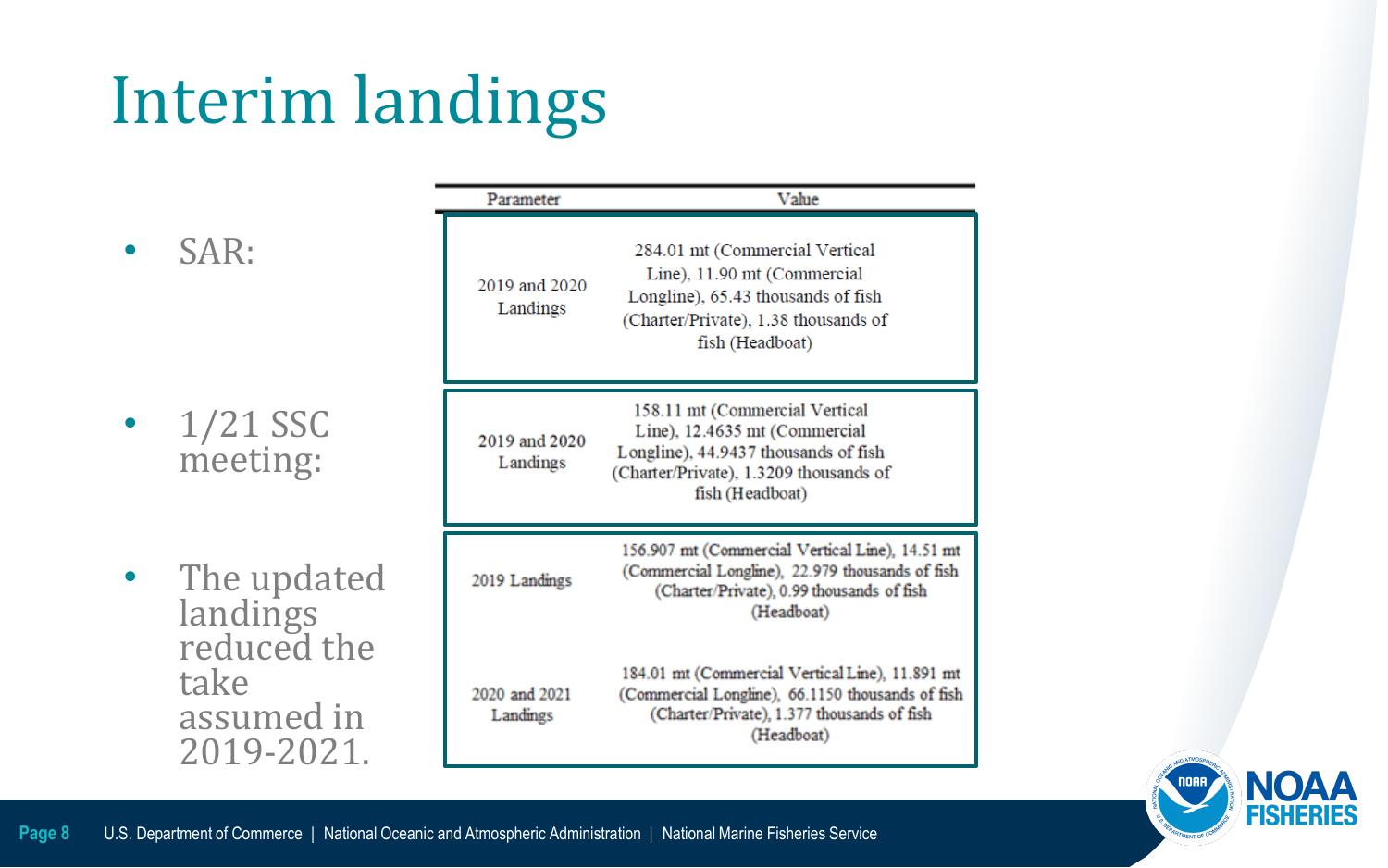# Base run projection settings

- Use  $SPR_{30\%}$  as the MSY proxy
- Use the spawner-recruit curve to calculate recruitment for setting benchmarks
	- Consistent with the projections used to set the rebuilding plan.
- Use the recent low recruitment for the projection period, assuming low recruitment will continue in the short term.
- Provide OFL, ABC and rebuilding projections (rebuild to  $SSB_{SPR30\%}$  by 2027)

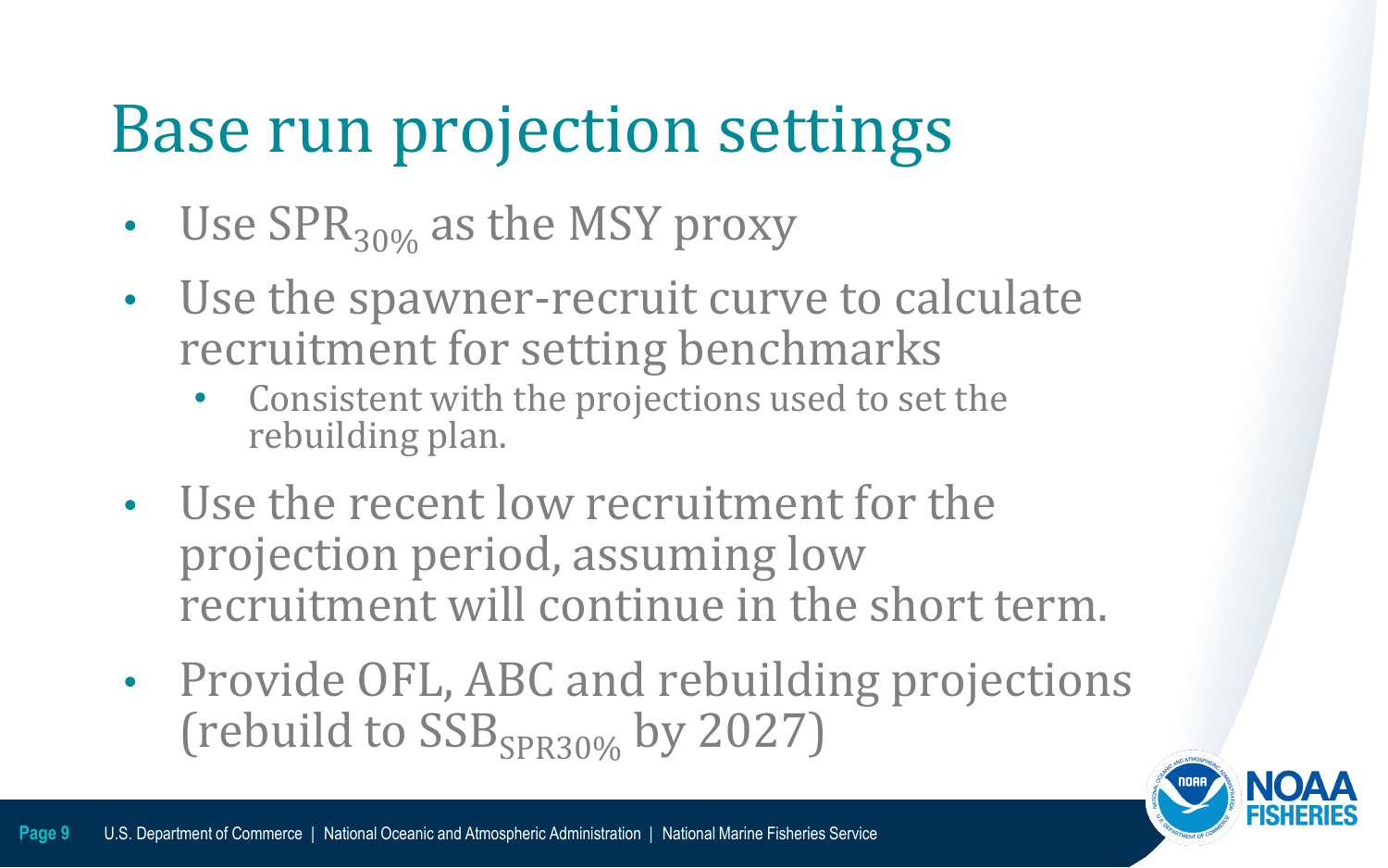# Recruitment



Recent (2009-2018) average: 1650.66 S/R average for setting benchmarks: 3001.48 for (2022-2030)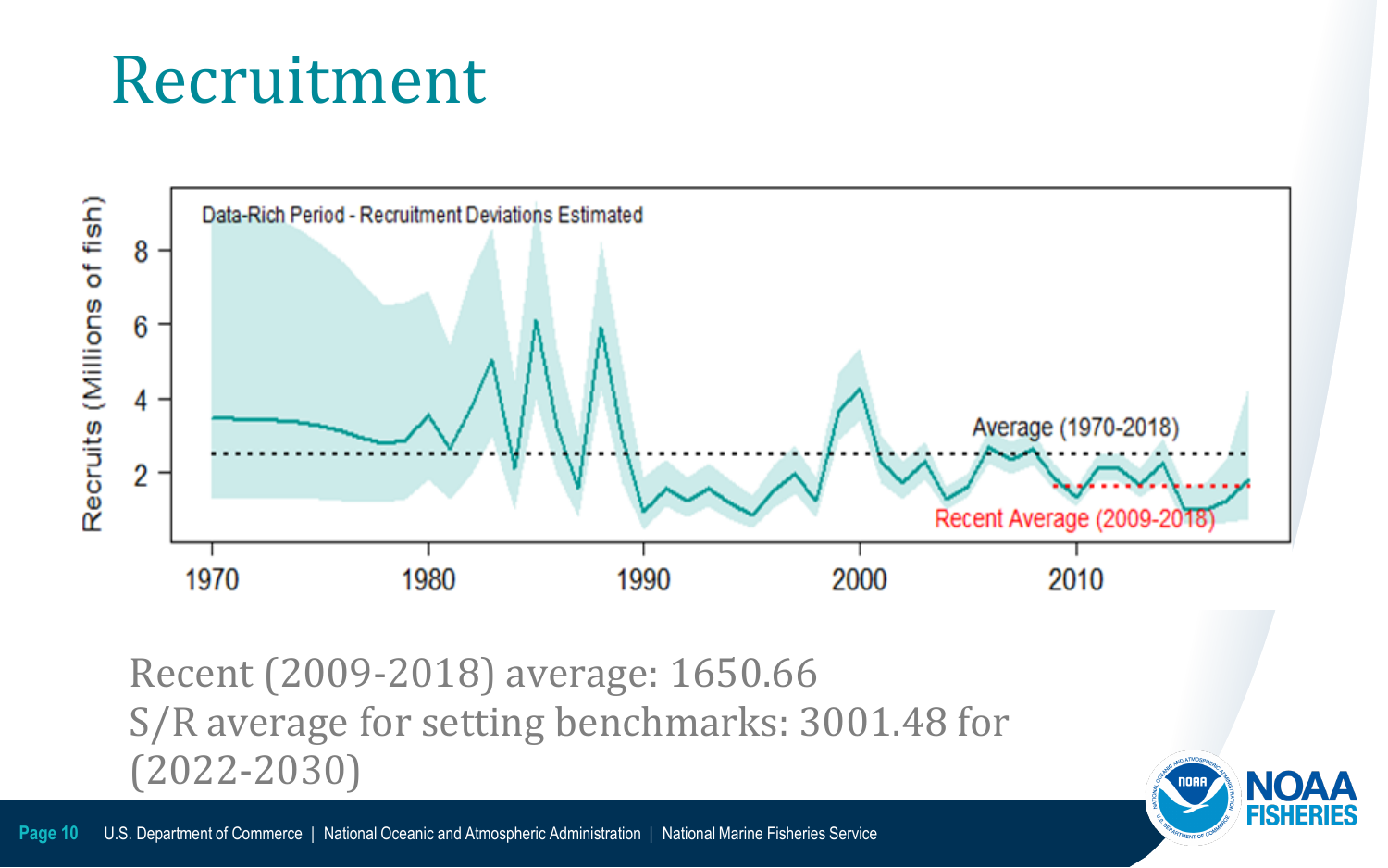|                    | Nov GAJ base OFL     |              |   |          |            |              |                                                |              |      |       |
|--------------------|----------------------|--------------|---|----------|------------|--------------|------------------------------------------------|--------------|------|-------|
|                    | Yr                   | R            | F | F FSPR30 | <b>SSB</b> |              | SSB_SSBSPR30 SSB_MSSTSPR30 SSB_SSB0 SPR OFL_mp |              |      |       |
|                    | 2022                 | 1650.66 0.24 |   | 1.00     | 2471       | 0.42         | 0.85                                           | 0.10         | 0.29 | 2.102 |
|                    | 2023                 | 1650.66 0.24 |   | 1.00     | 2652       | 0.45         | 0.91                                           | 0.11         | 0.30 | 2.236 |
|                    | 2024                 | 1650.66 0.24 |   | 1.00     | 2813       | 0.48         | 0.96                                           | 0.12         | 0.30 | 2.343 |
|                    | 2025                 | 1650.66 0.24 |   | 1.00     | 2930       | 0.50         | 1.00                                           | 0.12         | 0.30 | 2.419 |
|                    | 2026                 | 1650.66 0.24 |   | 1.00     | 3017       | 0.52         | 1.03                                           | 0.13         | 0.30 | 2.472 |
|                    | 2027                 | 1650.66 0.24 |   | 1.00     | 3078       | 0.53         | 1.05                                           | 0.13         | 0.30 | 2.507 |
|                    | 2028                 | 1650.66 0.24 |   | 1.00     | 3121       | 0.53         | 1.07                                           | 0.13         | 0.30 | 2.531 |
|                    | 2029                 | 1650.66 0.24 |   | 1.00     | 3145       | 0.54         | 1.08                                           | 0.13         | 0.30 | 2.544 |
|                    | 2030                 | 1650.66 0.24 |   | 1.00     | 3160       | 0.54         | 1.08                                           | 0.13         | 0.30 | 2.552 |
|                    | Nov GAJ base ABC     |              |   |          |            |              |                                                |              |      |       |
|                    | Yr                   | R            | F | F FSPR30 | <b>SSB</b> |              | SSB_SSBSPR30 SSB_MSSTSPR30 SSB_SSB0 SPR        |              |      | Yield |
|                    | 2022                 | 1650.66 0.18 |   | 0.75     | 2471       | 0.42         | 0.85                                           | 0.10         | 0.37 | 1.583 |
|                    | 2023                 | 1650.66 0.18 |   | 0.75     | 2836       | 0.49         | 0.97                                           | 0.12         | 0.38 | 1.779 |
|                    | 2024                 | 1650.66 0.18 |   | 0.75     | 3174       | 0.54         | 1.09                                           | 0.13         | 0.38 | 1.945 |
|                    | 2025                 | 1650.66 0.18 |   | 0.75     | 3444       | 0.59         | 1.18                                           | 0.15         | 0.39 | 2.072 |
|                    | 2026                 | 1650.66 0.18 |   | 0.75     | 3655       | 0.63         | 1.25                                           | 0.15         | 0.39 | 2.166 |
|                    | 2027                 | 1650.66 0.18 |   | 0.75     | 3810       | 0.65         | 1.31                                           | 0.16         | 0.39 | 2.233 |
|                    | 2028                 | 1650.66 0.18 |   | 0.75     | 3923       | 0.67         | 1.34                                           | 0.17         | 0.39 | 2.279 |
|                    | 2029                 | 1650.66 0.18 |   | 0.75     | 3996       | 0.68         | 1.37                                           | 0.17         | 0.39 | 2.309 |
|                    | 2030                 | 1650.66 0.18 |   | 0.75     | 4042       | 0.69         | 1.38                                           | 0.17         | 0.39 | 2.327 |
|                    | Nov GAJ base Rebuild |              |   |          |            |              |                                                |              |      |       |
|                    | Yr                   | R            | F | F FSPR30 | <b>SSB</b> | SSB SSBSPR30 | SSB MSSTSPR30                                  | SSB_SSB0 SPR |      | Yield |
|                    | 2022                 | 1650.66 0.06 |   | 0.24     | 2471       | 0.42         | 0.85                                           | 0.10         | 0.69 | 0.521 |
|                    | 2023                 | 1650.66 0.06 |   | 0.24     | 3216       | 0.55         | 1.10                                           | 0.14         | 0.70 | 0.649 |
|                    | 2024                 | 1650.66 0.06 |   | 0.24     | 3986       | 0.68         | 1.37                                           | 0.17         | 0.70 | 0.77  |
|                    | 2025                 | 1650.66 0.06 |   | 0.24     | 4693       | 0.80         | 1.61                                           | 0.20         | 0.71 | 0.875 |
|                    | 2026                 | 1650.66 0.06 |   | 0.24     | 5314       | 0.91         | 1.82                                           | 0.22         | 0.71 | 0.964 |
|                    | 2027                 | 1650.66 0.06 |   | 0.24     | 5837       | 1.00         | 2.00                                           | 0.25         | 0.71 | 1.035 |
|                    | 2028                 | 1650.66 0.24 |   | 1.00     | 6269       | 1.07         | 2.15                                           | 0.26         | 0.31 | 4.433 |
| al Oceanic and Atr | 2029                 | 1650.66 0.24 |   | 1.00     | 5341       | 0.91         | 1.83                                           | 0.23         | 0.31 | 3.831 |
|                    | 2030                 | 1650.66 0.24 |   | 1.00     | 4614       | 0.79         | 1.58                                           | 0.19         | 0.30 | 3.381 |

# Results

Page 11 U.S. Department of Commerce | National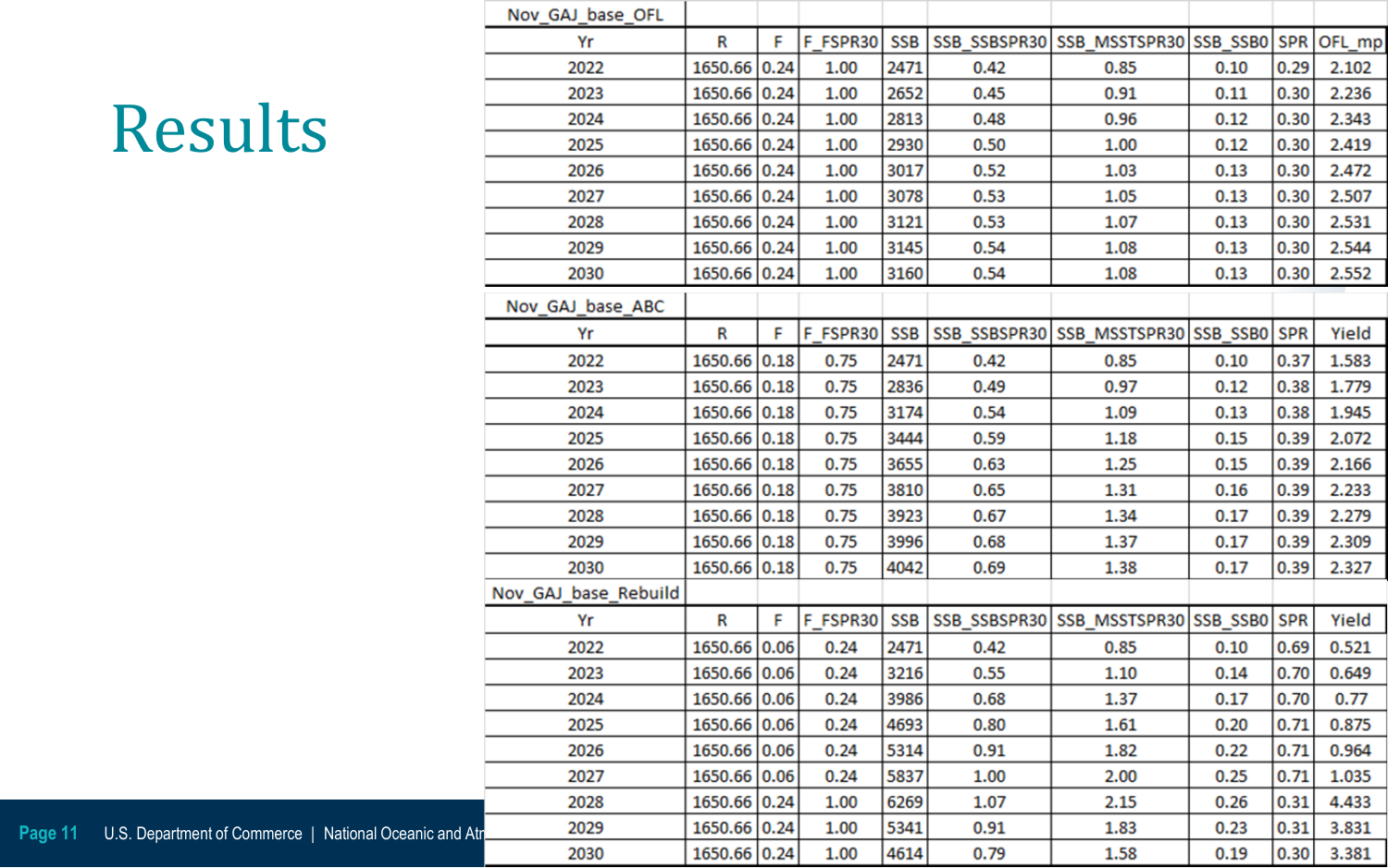#### MSRA table for the Nov Base Run

| Variable               | <b>Definition</b>                                              | Value  |
|------------------------|----------------------------------------------------------------|--------|
| Base M                 | Fully selected ages of Lorenzen Natural Mortality (M)          | 0.28   |
| Steepness              | Fixed Stock-Recruit (SR) parameter                             | 0.777  |
| Virgin Recruitment     | <b>Estimated SR parameter</b>                                  | 3,698  |
| <b>Generation Time</b> | Fecundity-weighted mean age                                    | 7.59   |
| <b>SSB Unfished</b>    | Estimated virgin spawning stock biomass                        | 23,733 |
|                        |                                                                |        |
|                        | <b>Mortality Rate Criteria</b>                                 |        |
| FMSYproxy              | Equilibrium F that achieves SPR30%                             | 0.242  |
| <b>MFMT</b>            | Equilibrium F that achieves SPR30%                             | 0.242  |
| <b>FOY</b>             | F that rebuilds the stock to SSBSPR30% by 2027                 |        |
| Fcurrent               | 0.75 * Directed F at FSPR30%                                   | 0.302  |
| Fcurrent/FMSYproxy     | Geometric Mean (F2016-2018)=Fcurrent                           | 1.25   |
| Fcurrent/MFMT          | Current stock status based on FMSYproxy                        | 1.25   |
|                        | Current stock status based on MFMT                             |        |
|                        |                                                                |        |
|                        | <b>Biomass Criteria</b>                                        |        |
| SSBMSYproxy            | Equilibrium SSB at FSPR30%                                     | 5,838  |
| <b>MSST</b>            | 0.5*SSBSPR30%                                                  | 2,919  |
|                        |                                                                |        |
| SSB at Optimum Yield   | Equilibrium SSB when Directed F = 0.75 * Directed F at FSPR30% |        |
| SSB 2018               | SSB2018                                                        | 2,433  |
|                        |                                                                |        |
| SSB_2018/SSBFMSYproxy  | Current stock status based on SSBSPR30% (Equil)                | 0.42   |
| SSB 2018/MSST          | Current stock status based on MSSTSPR30%                       | 0.83   |
| SSB 2018/SSBunfished   | Depletion                                                      | یدہ    |

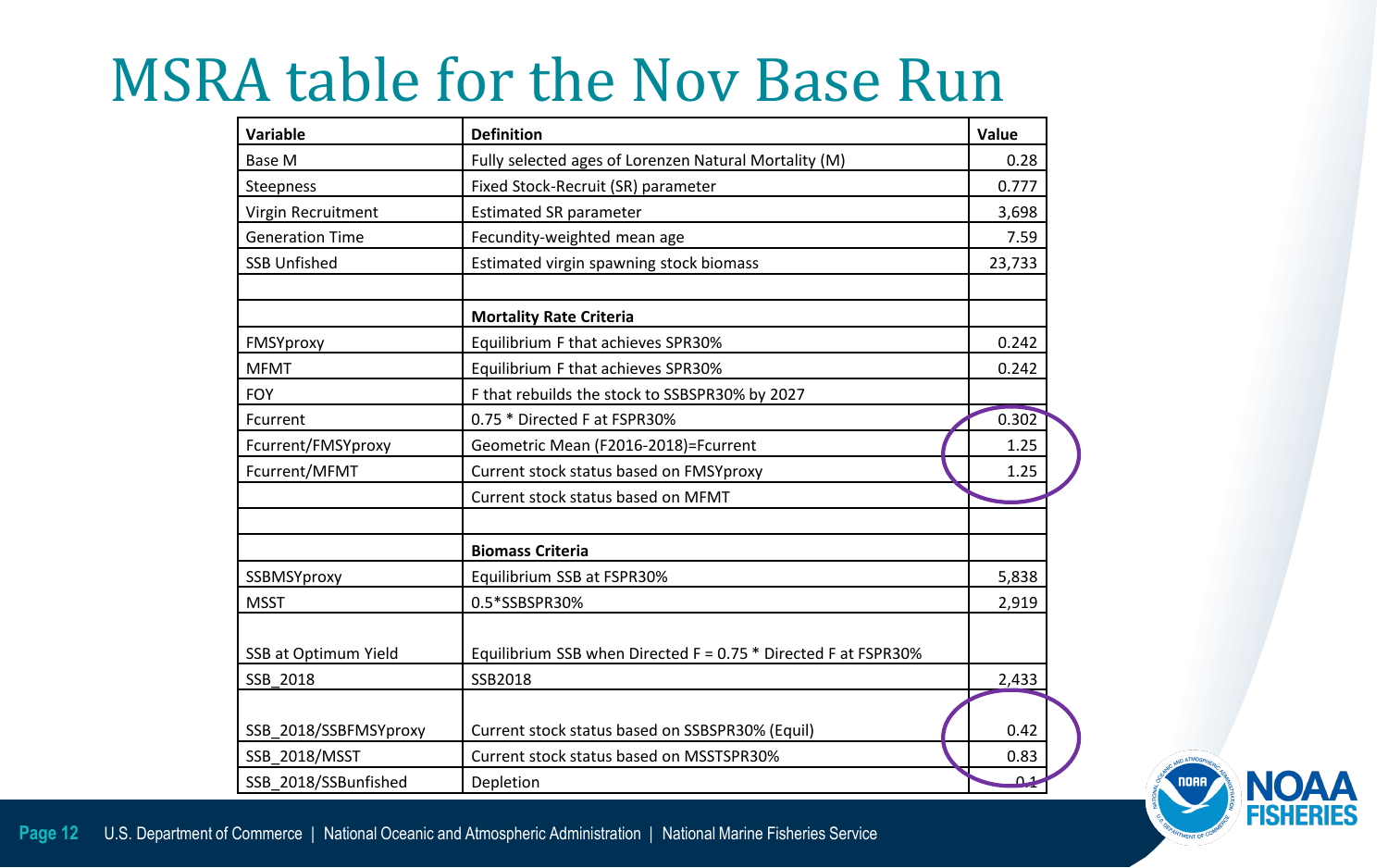SEDAR 70 Projections using the SSC's specifications with different allocation scenarios

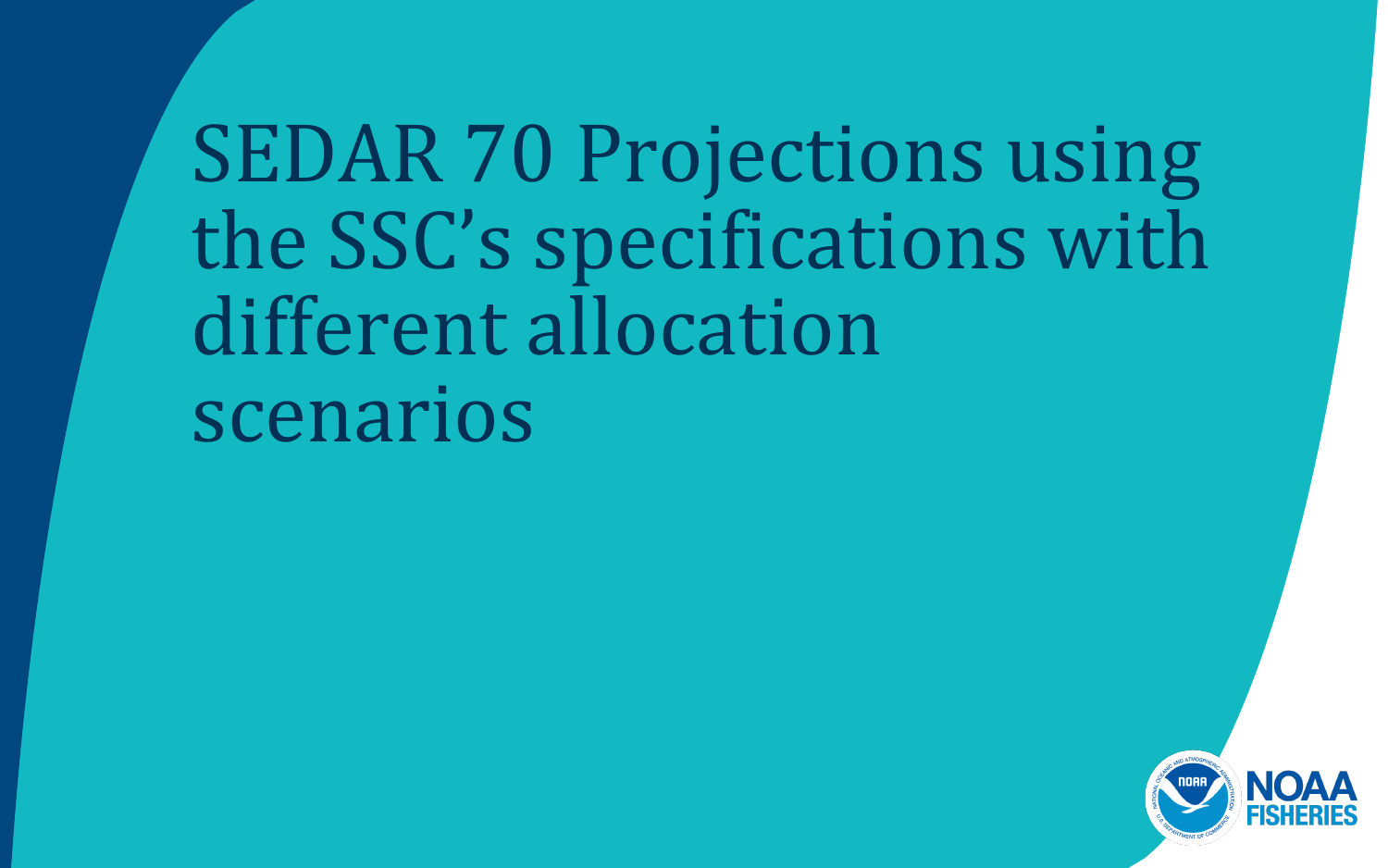# Additional Allocation Scenarios

• From the Council request:

Provide OFL, ABC and rebuilding projections with the following allocations:

- Using the years 1981-2004; 84% recreational: 16% commercial;
- Using the years 1993-2007; 78% recreational: 22% commercial; ٠
- Using the years 1993-2019; 80% recreational: 20% commercial; and,
- Keeping the commercial annual catch limit fixed at 484,380 lbs whole weight, and ٠ calculate OFL, ABC, and sector allocation percentages thereafter.
- Rebuilding is achieved when SSB reaches SSB<sub>SPR30%</sub> by 2027, and ABC is the catch when fishing is at 75% of  $F_{SPR30\%}$

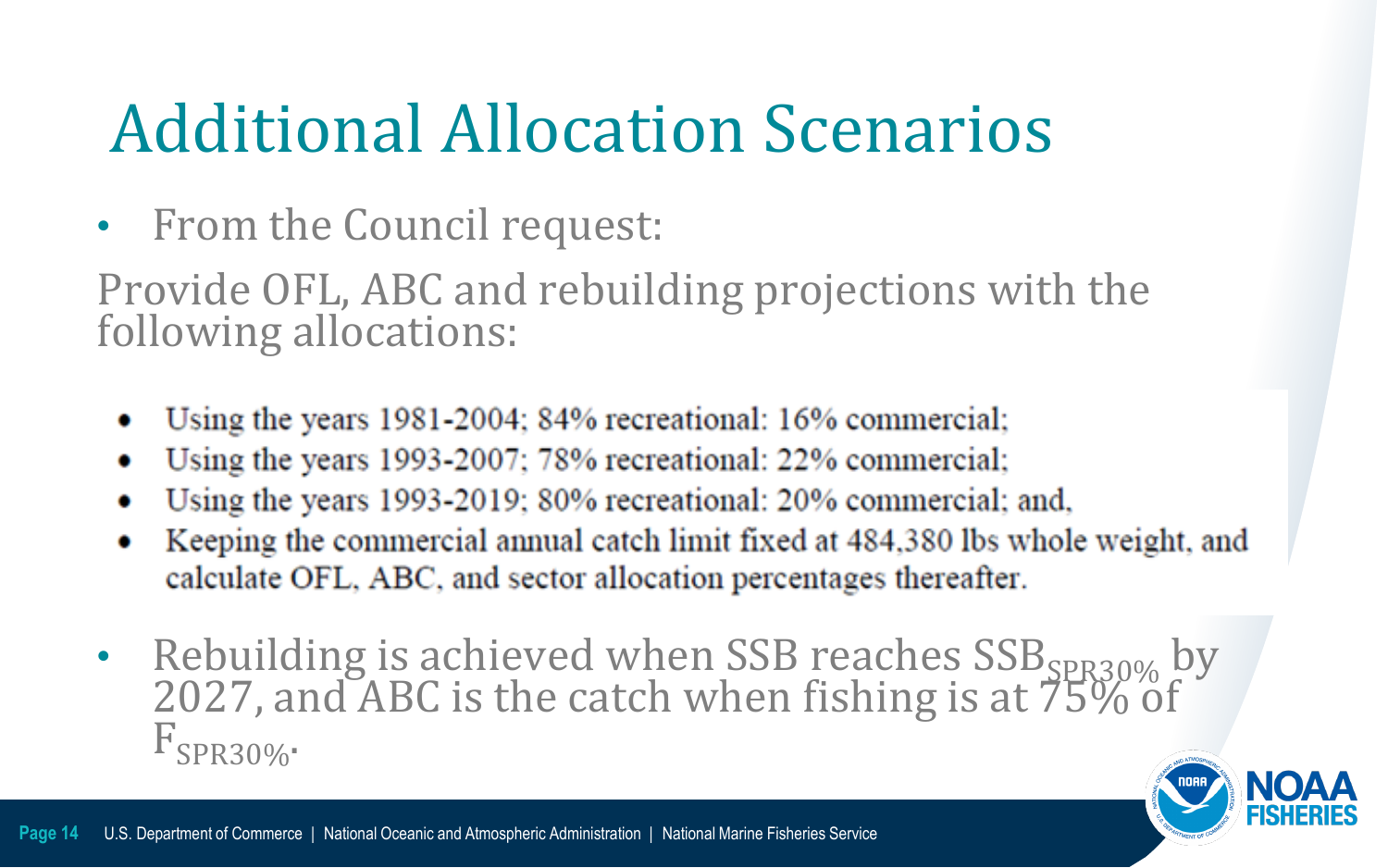# All OFL results across allocation scenarios

**Approximately** a 5% change (max) in OFL across scenarios.